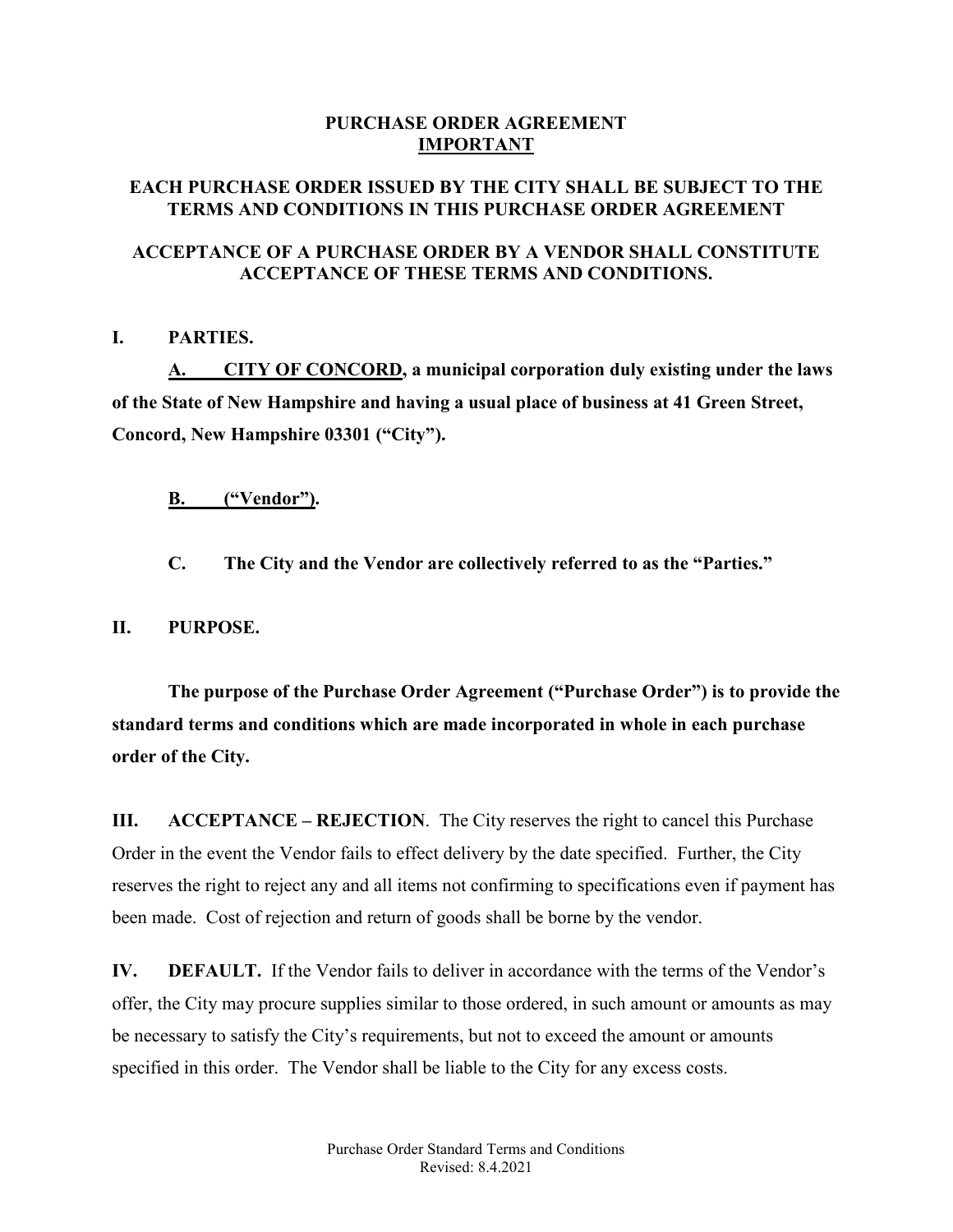- **V. PAYMENT:** Unless other arrangements have been made,
	- (1) PAYMENT shall be made net 30 days upon delivery and acceptance of all goods, equipment and services.
	- (2) Orders specifying split deliveries or delivery as needed may be billed per delivery and payment shall be made net 30 days, on that amount only upon delivery and acceptance.
	- (3) Discounts will be applicable on date of completion of order or billing, whichever is later. On orders specifying split deliveries, discounts will apply to each delivery or billing, whichever is later.
	- (4) Deviations from these terms and conditions will not be allowed after Purchase Order has been accepted by the Vendor without written consent of the Purchasing Manager.
	- (5) Send two copies of your invoice to the "Bill To" address indicated on the Purchase Order. Submit separate invoices for each purchase order showing purchase order number, and your invoice number. State whether order is complete or partial. Payment will not be made unless a correct and current purchase order is referenced on each invoice.

**VI. NON-APPROPRIATIONS.** The City's obligations to pay any amount due under a purchase order are contingent upon availability and continuation of funds for the purpose. The City may terminate the contract at any time, due to the non-appropriation of funds, and all future payment obligations of the City cease on the date of termination.

**VII. TAXES.** The City is exempt from the payment of taxes. The City will issue a tax exemption certificate upon request.

**VIII. PATENTS AND COPYRIGHTS.** Vendor guarantees that the good/products herein described do not infringe upon any patents or copyrights. The vendor agrees to defend any suit that may arise with respect to any patent or copyright infringement and to indemnify and save the City harmless from any loss and expense which may be incurred by the assertion of any patents or copyright infringement.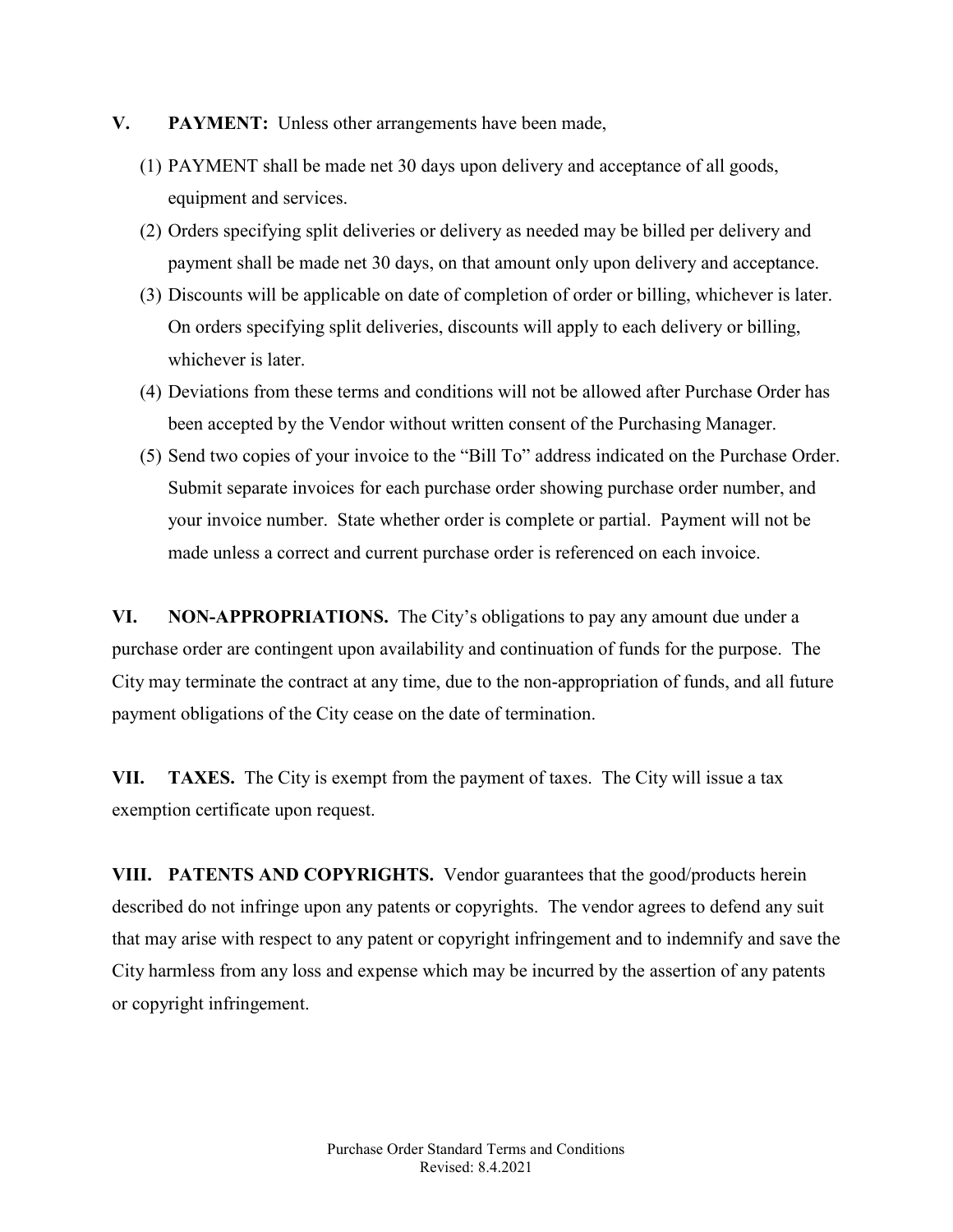## **IX. NON-COLLUSION.**

This Purchase Order has been arrived at by the Vendor independently, and has been submitted without collusion, with and without any agreement, understanding or a planned common course of action with any other party of materials, supplies, equipment or services described herein, and were not designed to limit independent selling or competition.

#### **X. DISPUTES.**

Any disputes between the Parties may be resolved using mediation or arbitration. The results of such mediation or arbitration shall be nonbinding unless otherwise agreed to in writing by both Parties. With respect to nonbinding mediation or arbitration, either party shall have the ability to set aside the results of such activities and to proceed with resolving any dispute via court.

The Parties hereby submit to the jurisdiction of the courts of the State of New Hampshire and the courts from which an appeal from such trial venue may be taken or other relief may be sought for purposes of any action or proceeding arising out of this Purchase Order or any related agreement, and further waive any and all objections they may have as to venue in such courts and waive all rights to bring any such action or proceeding before any other court or tribunal. All legal actions taken by the Parties shall be commenced in Merrimack County New Hampshire Superior Court.

**XI. DELIVERY.** Unless otherwise stated, all prices are F.O.B. destination. No charge for packing, containers or drayage will be allowed. All deliveries shall be prepaid, no C.O.D. Do not increase quantities, substitute items or change prices unless authorized by the Purchasing Manager. All deliveries are to be made to the City as set forth on the purchase order and in accordance with accepted commercial practices. Deliveries which do not conform to the specifications or are not in good condition upon receipt shall be replaced promptly. Deliveries shall be inside the building and accepted weekdays between the hours of 8:30 am and 3:30 pm unless otherwise stated. Delivery arrangements must be made with the requesting department prior to delivery.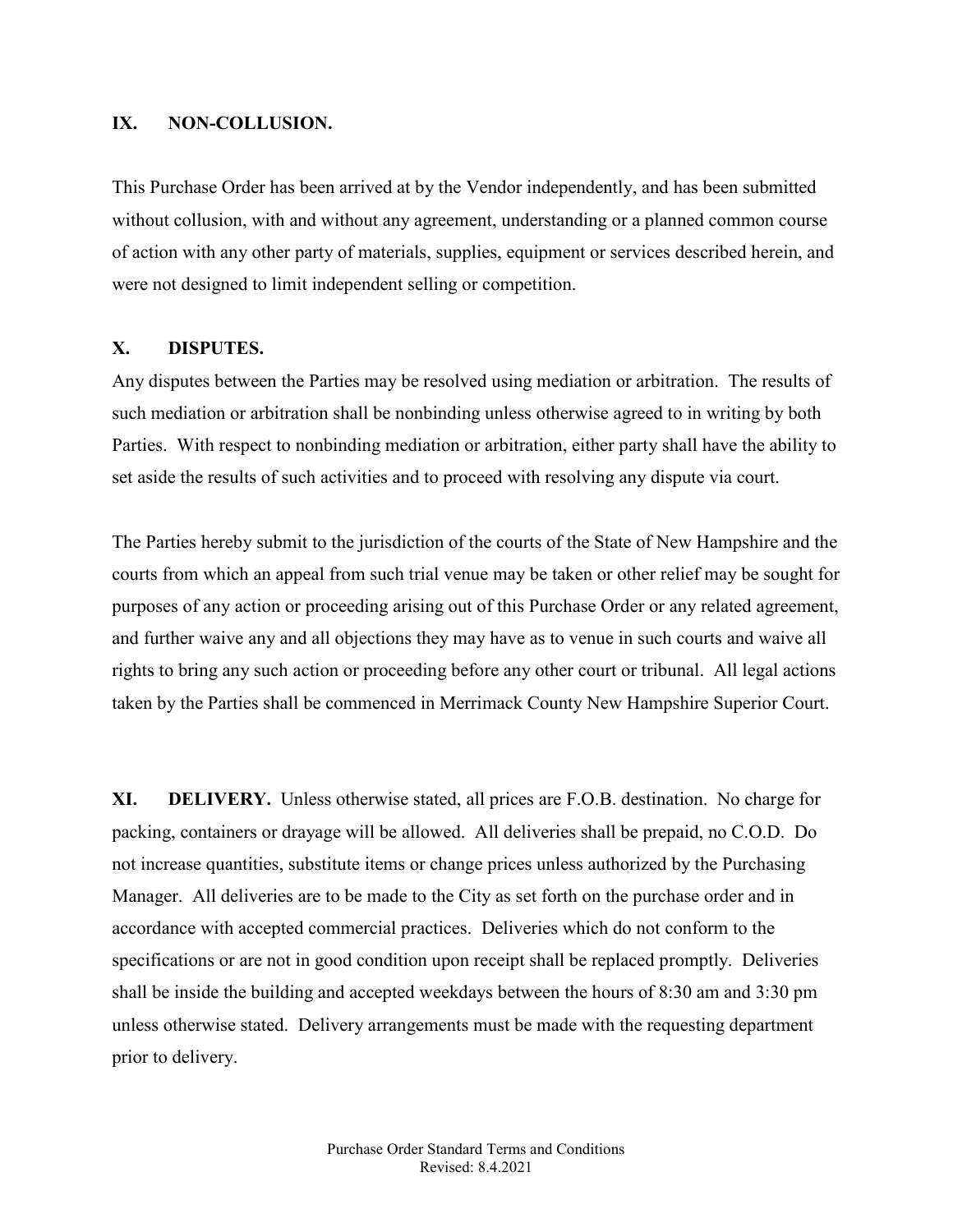**XII. SAFETY DATA SHEET.** The vendor shall provide, at the time of delivery, a Safety Data Sheet (SDS) for each toxic or hazardous substance or mixture containing such substance, pursuant to RSA 277-A. All such substances shall be properly labeled at time of delivery. Failure to submit a SDS and/or labels on each container shall constitute a violation of these terms and conditions and shall render the vendor liable for any damages.

**XIII. INSURANCE.** The Vendor shall, or shall cause any carrier engaged by the vendor, to insure all shipments of goods for full value. If the purchase order involves the performance of work (to include the delivery of goods, supplies, equipment and software) by the vendor's employees at property owned or leased by the City or involves software that includes remote access to City data, Vendor shall furnish to the City a certificate that the Vendor has in force general liability insurance, naming the City as an additional insured, by written endorsement without a waiver of subrogation, with respect to commercial general liability, as it pertains to this license, in an amount not less than \$1,000,000 per incident or occurrence. Upon issuance of a Certificate of Occupancy, the Vendor shall maintain, during the Term of this License Agreement and for so long as Vendor continues Vendor's use within the Licensed Area, the following insurance:

#### **A. Commercial General Liability**

| General Aggregate                  |     | \$2,000,000 |
|------------------------------------|-----|-------------|
| Products-Completed Operations Agg. |     | \$2,000,000 |
| Personal and Advertising           |     | \$1,000,000 |
| Each Occurrence Injury             |     | \$1,000,000 |
| Fire Damage (Any One Fire)         | \$. | 50,000      |
| Medical Expense (Any One Person)   | S   | 5,000       |

#### **B. Workers Compensation**

NH Statutory including Employers Liability Each Accident/Disease-Policy Limit/Disease-Each Employee \$100,000/\$500,000/\$100,000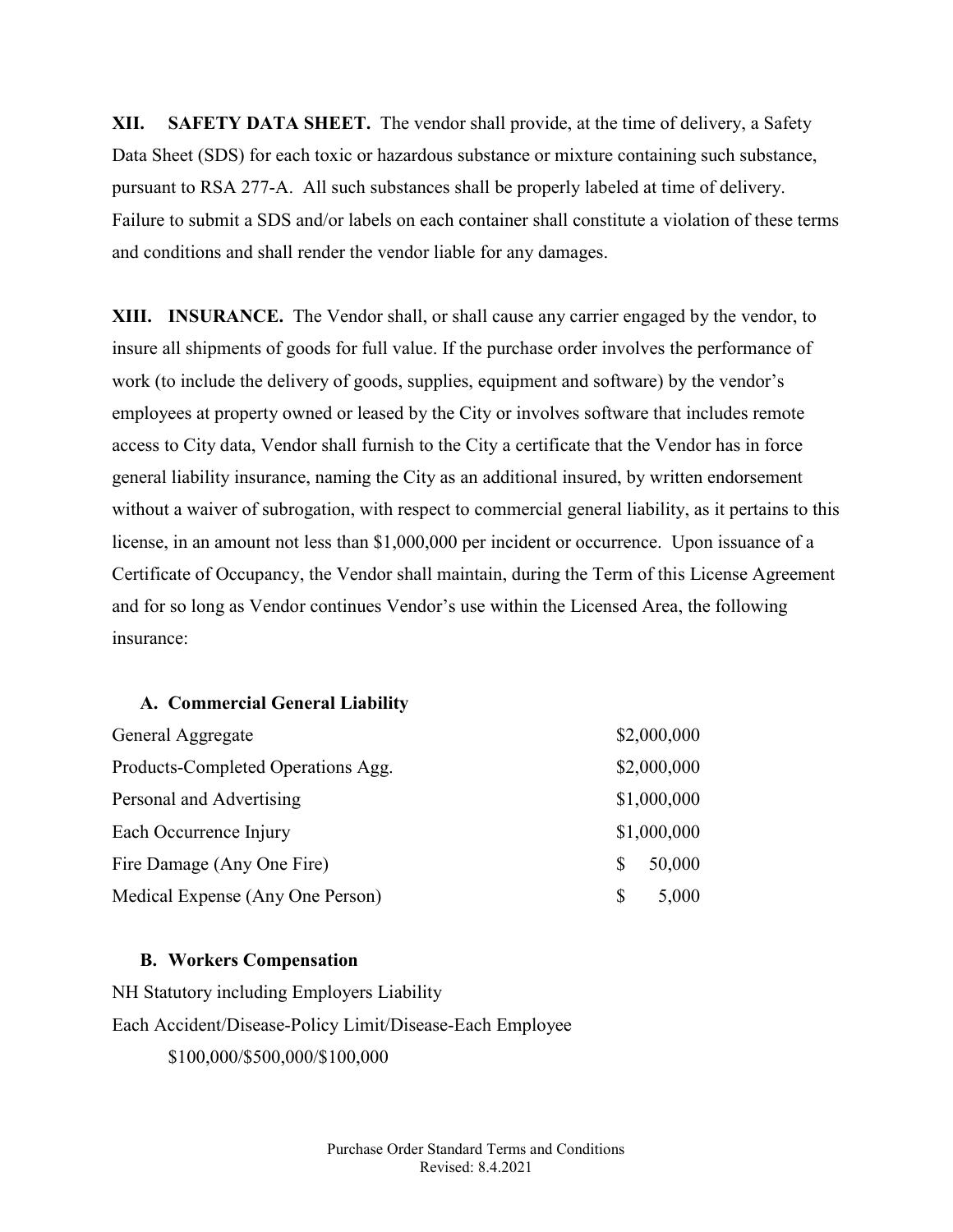### **C. Commercial Umbrella**

May be substituted for higher limits required above TBD

**D. General Requirements.** The following conditions shall apply to the insurance policies required herein:

**(1)** Vendor shall submit certificates of insurance for all coverage required hereunder on the effective date and on each anniversary thereof, or at the City's reasonable request, together with such other relevant insurance documentation as the City may reasonably request. All the insurance required under this License Agreement shall name the City as additionally insured with respect to commercial general, automobile and umbrella liability, and all insurance policies and certificates shall include a provision requiring thirty (30) business days' written notice to the City by certified mail of any cancellation, material change, or reduction in coverage.

**(2)** All insurance of Vendor shall be primary with respect to any insurance maintained by the City and shall not call on the City's insurance for contributions.

**(3)** All insurance shall be issued through valid and enforceable policies issued by insurers authorized to transact insurance business in the State of New Hampshire and having an A+ or better financial rating from a recognized insurance accreditation institution (such as A.M. Best Company).

**(4)** The coverage amounts set forth above may be met by a combination of underlying and umbrella policies so long as the limits in combination equal or exceed those required herein.

**(5)** Vendor's failure to obtain, procure, or maintain the required insurance shall constitute a material breach of this License Agreement.

**(6)** Vendor's obligation to hold harmless and indemnify the City shall not be limited by the requirement for, or existence of, insurance coverage.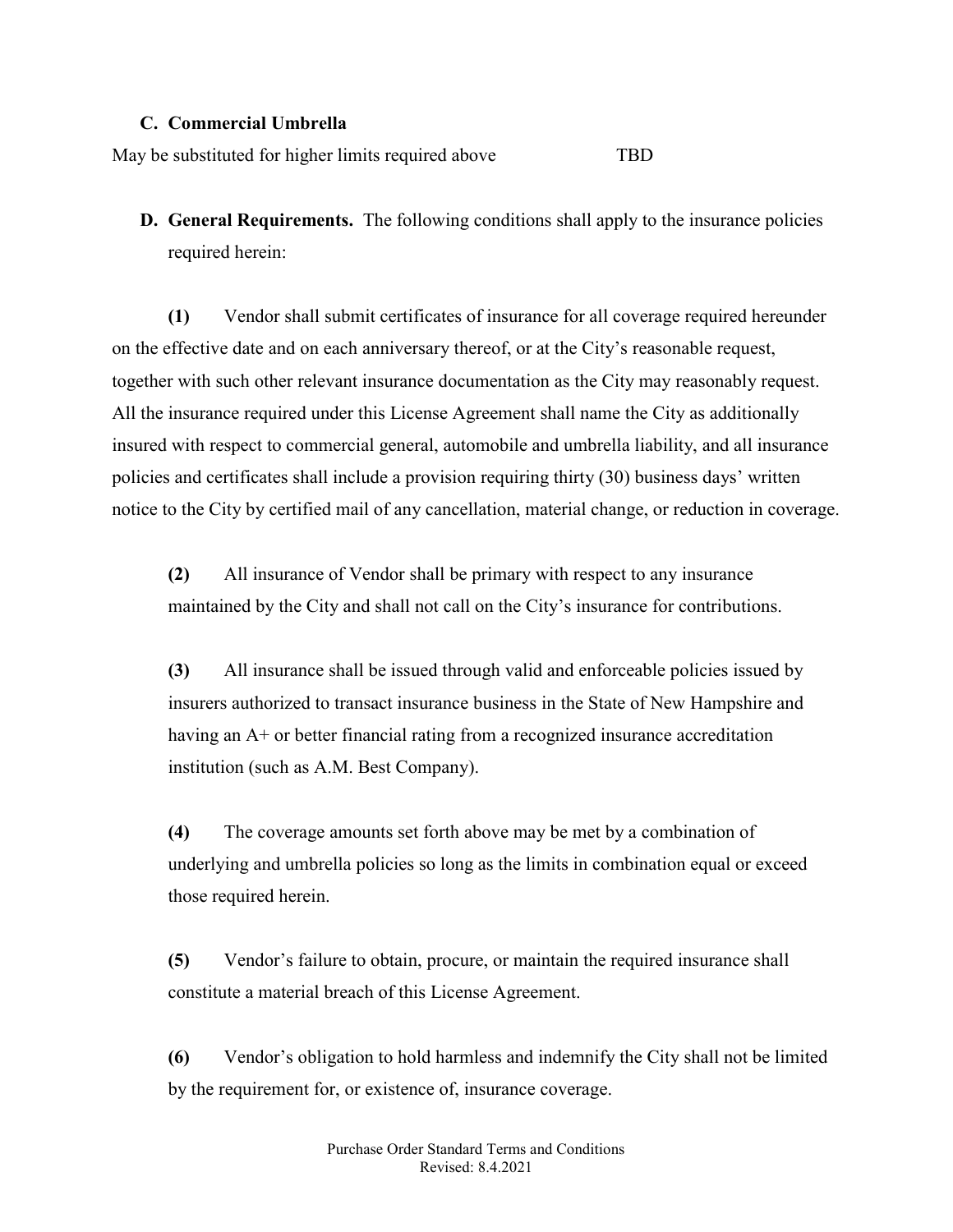**(7)** The City shall have the right to require Vendor to increase such limits when, during the term of this Purchase Order, minimum limits of liability insurance commonly and customarily carried on properties comparable to the goods or services by responsible owners or Vendors are more or less generally increased, it being the intention of this sentence to require Vendor to take account of inflation in establishing minimum limits of liability insurance maintained from time to time, but not without sixty (60) days advanced written notice to Vendor.

(See attached sample of Insurance Requirements for all vendors)

**XIV. LABOR CONDITIONS**. City is a public entity in the state of New Hampshire; therefore, City and Vendor are subject to the provisions of the Government Code and the Labor Code of the state of New Hampshire. All provisions of law applicable to public contracts and/or this Agreement are incorporated herein by this reference, are made a part of this Agreement to the same extent as if they were fully stated in this purchase order, and shall be complied with by Vendor.

**XV. LABOR REQUIREMENT.** In no event shall such employees of the Vendor be deemed to be the employees of, or under the direction or control of the City for any purpose whatsoever. Vendor shall abide by all federal and New Hampshire laws and regulations regarding wages, including, without limitation, the Fair Labor Standards Act and the New Hampshire Labor Code, which, in part, mandate that 8 hours' labor constitutes a legal day's work, and require Vendor to pay the general prevailing wage rates. The New Hampshire statutory provisions for penalties for failure to pay prevailing wages will be enforced and the statutory provisions for penalties for failure to comply with New Hampshire's wage and hour laws will be enforced. In addition, Vendor is required to comply with the statutory requirements relating to employment of apprentices. Vendor also must secure the payment of workers' compensation to its employees as provided by New Hampshire law. Vendor acknowledges its obligation to secure payment of Workers' Compensation before beginning work. Additionally, Vendor is required to comply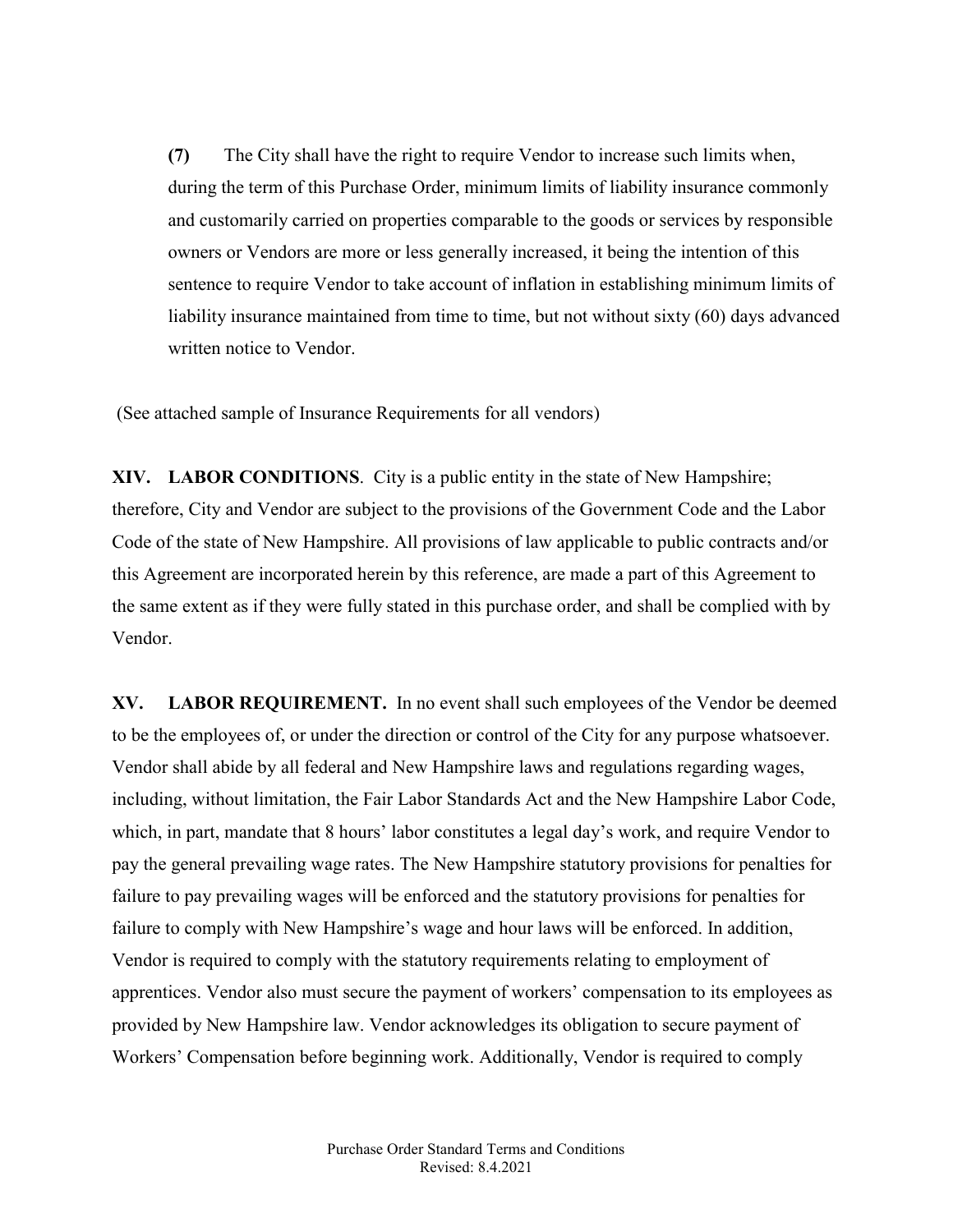with all statutory requirements relating to certified payroll records, including the maintenance of the records, their certification, and their availability for inspection.

**XVI. INDEMNIFICATION.** If the Purchase Order involves the performance of work (to include the delivery of goods, supplies, equipment and software that includes remote access to City data) by the Vendor's employees at property owned or leased by the City, the Vendor shall complete and sign the attached Indemnification Agreement.

**XVII. OWNERSHIP OF REPORTS.** All data, materials, plans, reports and documentation prepared pursuant to this Purchase Order between the City and the vendor shall belong exclusively to the City.

**XVIII.ASSIGNMENT OR SUB-CONTRACTING.** This Purchase Order shall not be assigned in full or in part, or sub-contracted without the prior written approval of the Purchasing Manager.

**XIX. FORCE MAJEURE.** Neither the City or the Vendor shall be liable for any inability to perform its' obligations under this purchase order due to war, riot, insurrection, civil commotion, fire, flood, earthquake, storm or other act of God.

# **XX. NOTIFICATION.**

Any notice or other communication required by this Purchase Order will be deemed to have been duly given, if deposited in the U.S. Mail, postage prepaid, and addressed to the other party at the address set forth in the identification of the Parties in this Purchase Order.

**XXI. SEVERABILITY.** If any of these STANDARD TERMS AND CONDITIONS is held to be invalid or unenforceable, it will be construed to have the broadest interpretation which would make it valid and enforceable under such holding. Invalidity or the inability to enforce a term or condition will not affect any of the other STANDARD TERMS AND CONDITIONS.

**XXII. PROVISION REQUIRED BY LAW DEEM INSERTED**. Each and every provision and clause required by law to be inserted into this purchase order and any change to this purchase order shall be deemed to be inserted herein and this purchase order shall be read and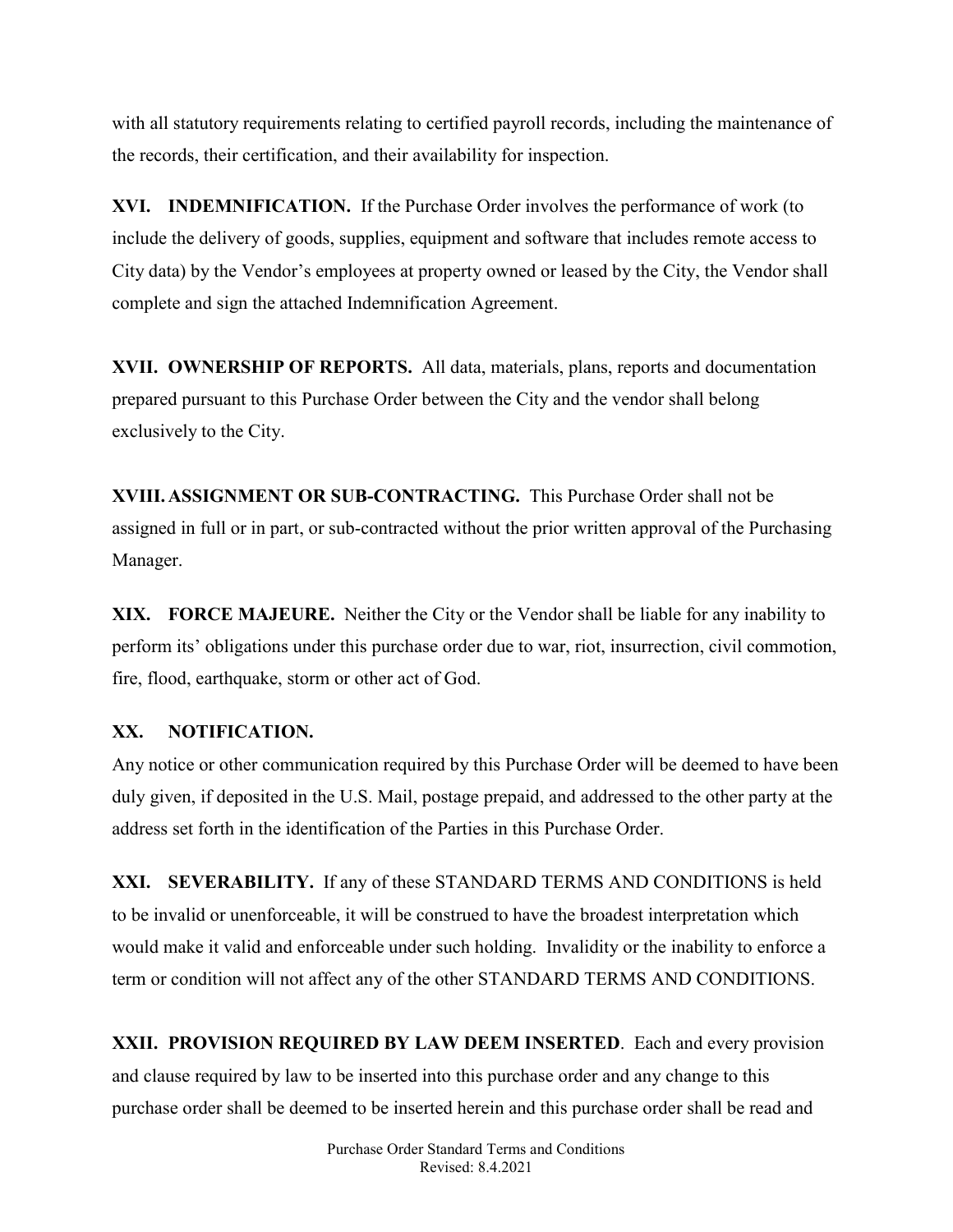enforced as though it were included herein, and if through mistake or otherwise any such provision is not inserted, or is not correctly inserted, then upon the application of either party, the purchase order shall forthwith be physically amended to make such insertion or correction.

**XXIII.ENERGY STAR® COMPLIANCE.** Where applicable, the Vendor shall provide products that earn the Energy Star® and meet the Energy Star® specifications for energy efficiency. The Vendor is encouraged to visit [www.energystar.gov](http://www.energystar.gov/) for complete product specifications and updated lists of qualifying products.

**XXIV. DISADVANTAGED BUSINESS ENTERPRISES.** The City hereby notifies all vendors that disadvantaged business enterprises will be afforded full opportunity to submit estimates, quotations, and proposals to the City and will not be discriminated against on the grounds of race, color, national origin, religion, sex, age or disability.

**XXV. NON-DISCRIMINATION.** This Purchase Order obligates the Vendor and the Vendor's subcontractors not to discriminate in employment practices on the grounds of age, sex, gender identity, race, color, marital status, physical or mental disability, religious creed, or national origin of any individual with respect to the goods, equipment, services to be provided to the City. Statements as to non-discriminatory practices may be requested from the Vendor.

**XXVI. WAIVER**. No waiver of a provision of this purchase order shall constitute a waiver of any other provision, whether or not similar. No waiver shall constitute a continuing waiver. No waiver shall be binding unless executed in writing by the party making the waiver.

**XXVII. WARRANTY.** Vendor shall be responsible for the professional quality, technical accuracy, timely completion, and coordination of all work performed under this contract. Vendor warrants that all work shall be performed with the degree of professional skill, care, diligence, and sound practices and judgment that are normally exercised by recognized professional firms with respect to services of a similar nature. It shall be the duty of Vendor to assure at its own expense that all work is technically sound and in conformance with all applicable federal, state, and local laws, statutes, regulations, ordinances, orders, or other requirements.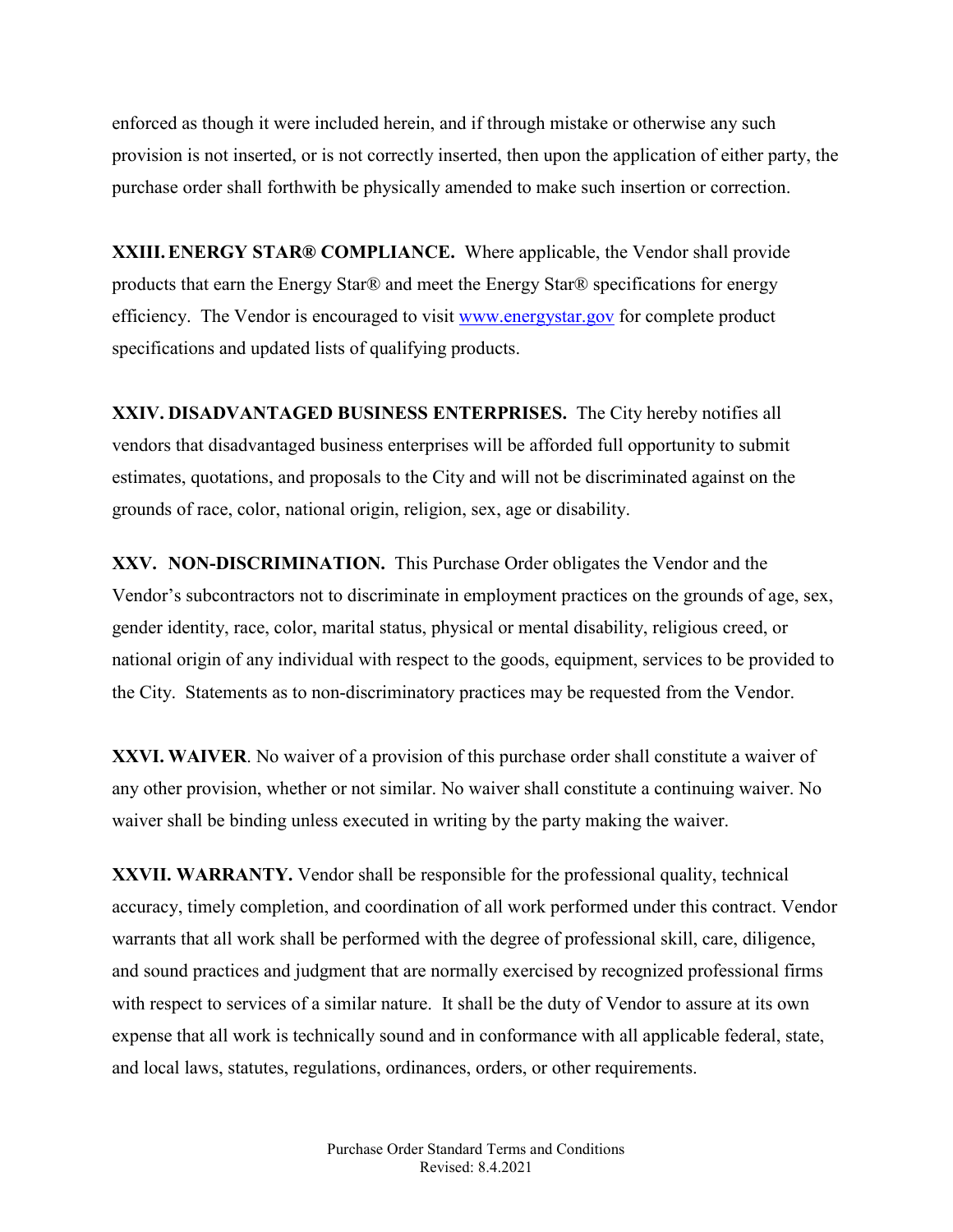All parts and labor related to contracts must be guaranteed and include a warranty. If any work is unable to be guaranteed, the contractor must inform the City, in writing, prior to the delivery of an item or any work being performed. Non-guaranteed work must be offered at a discount rate from the Bid prices. Inspection, testing and final determination of non-warranty work shall be performed at no cost to the City.

The warranties for the goods and services associated with this Purchase Order are attached hereto and incorporated herein.

**XXVIII. ENTIRE AGREEMENT.** This Purchase Order embodies the entire agreement and understanding between the Parties hereto relating to the subject matter hereof and thereof, and supersedes all prior agreements and understandings between the Parties.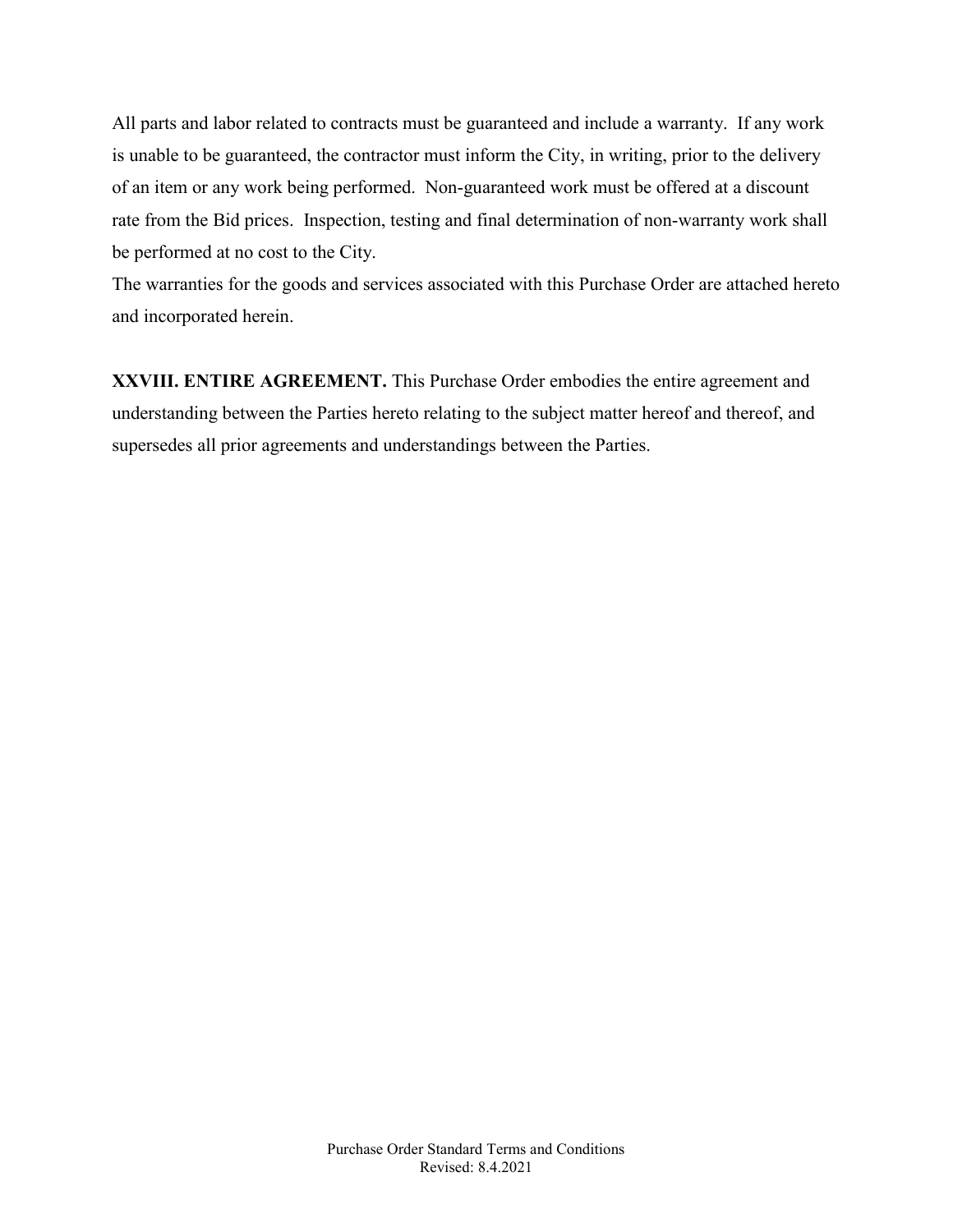# **City of Concord, New Hampshire Insurance Requirements for All Vendors**

| <b>Additional Coverage is Required if Checked</b>                                                      | <b>Minimum Limits Required</b> |
|--------------------------------------------------------------------------------------------------------|--------------------------------|
|                                                                                                        |                                |
| <b>Commercial General Liability</b>                                                                    |                                |
| General Aggregate<br>Products-Completed Operations Agg.                                                | \$2,000,000<br>\$2,000,000     |
| Personal and Advertising                                                                               | \$1,000,000                    |
|                                                                                                        | \$1,000,000                    |
| Each Occurrence Injury                                                                                 |                                |
| Fire Damage (Any One Fire)                                                                             | 50,000<br>\$<br>\$             |
| Medical Expense (Any One Person)                                                                       | 5,000                          |
| Occurrence<br>Claims Made                                                                              |                                |
|                                                                                                        |                                |
| <b>Additional Coverage to Include</b>                                                                  |                                |
| Owners & Contractors' Protective - Limit                                                               | As applicable                  |
| Underground/Explosion and Collapse                                                                     |                                |
| <b>Commercial Automobile Liability</b>                                                                 |                                |
| Combined Single Limit                                                                                  | \$1,000,000                    |
|                                                                                                        |                                |
| Any Auto, Symbol 1                                                                                     |                                |
| Include Employees as Insured                                                                           |                                |
| <b>Additional Coverage to include:</b>                                                                 |                                |
| Garage Liability                                                                                       | As applicable                  |
| Garage Keepers Legal Liability                                                                         | As applicable                  |
|                                                                                                        |                                |
| <b>Workers Compensation</b>                                                                            |                                |
| NH Statutory including Employers Liability                                                             |                                |
| - Each Accident/Disease-Policy Limit/Disease-Each Employee                                             | \$100,000/\$500,000/\$100,000  |
|                                                                                                        |                                |
| <b>Commercial Umbrella</b>                                                                             |                                |
| May be substituted for higher limits required above<br>□Follow Form Umbrella on ALL requested Coverage | As applicable                  |
|                                                                                                        |                                |
| <b>Other</b>                                                                                           |                                |
| 1. Professional/Errors & Omissions                                                                     | As applicable                  |
| 2. Builders Risk - Renovation Form                                                                     |                                |
| All Risk completed value form including Collapse                                                       |                                |
| Sublimit for Soft Cost Coverage                                                                        | As applicable                  |
| 3. Installation Floater (Equipment)                                                                    | As applicable                  |
| 4. Riggers Liability                                                                                   | As applicable                  |
| 5. Environmental - Pollution Liability                                                                 | As applicable                  |
| 6. Aviation Liability                                                                                  | As applicable                  |
| 7. Watercraft - Protection & Indemnity                                                                 | As applicable                  |

# (X) **The City of Concord must be named as Additional Insured**